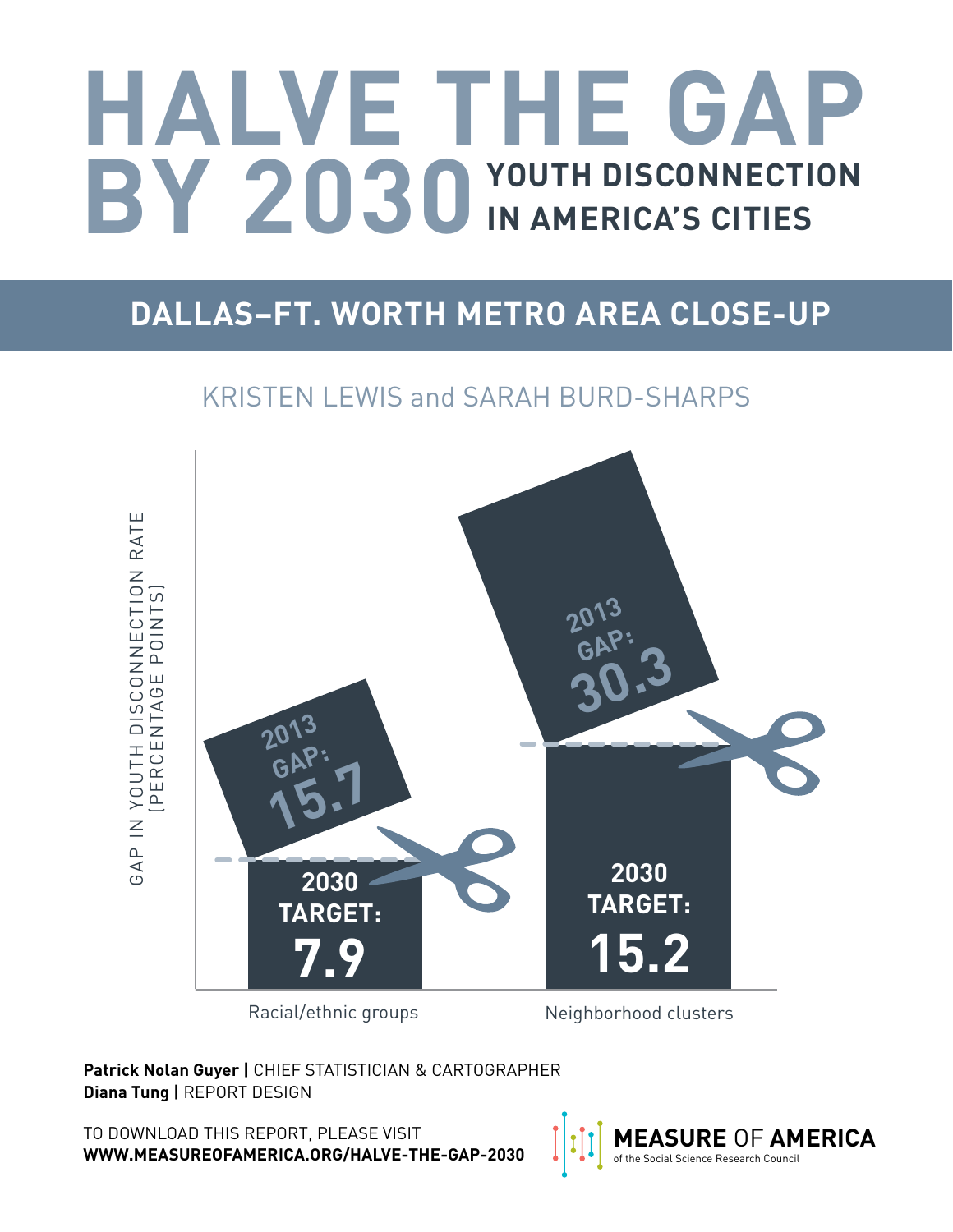## **YOUTH DISCONNECTION IN THE DALLAS–FT. WORTH METRO AREA**



WORTH **DALLAS–FT. WORTH** DALLAS-FT.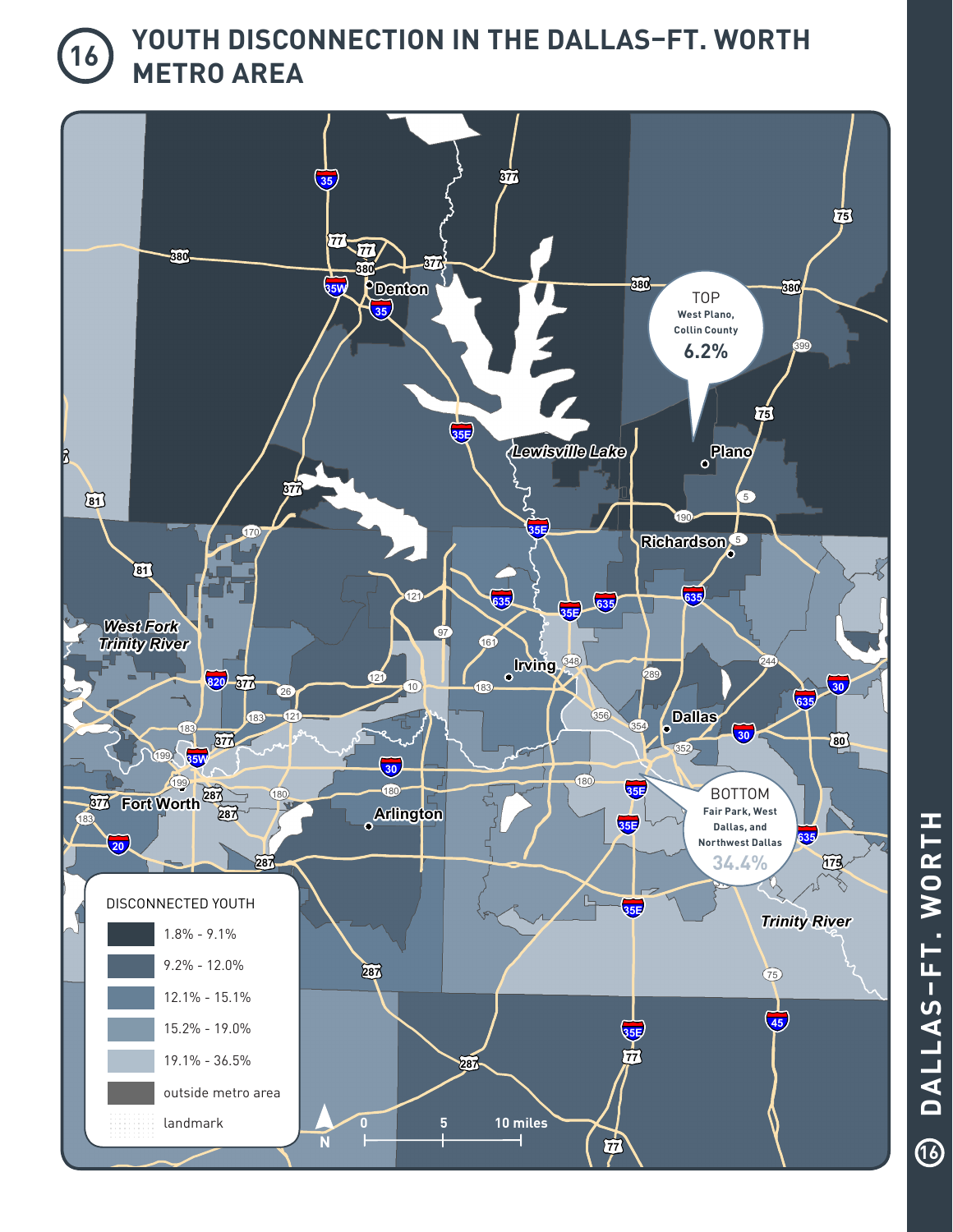### **About the Dallas–Ft. Worth Metro Area Close-Up**

This document is an excerpt from *[Halve the Gap by 2030: Youth Disconnection in America's Cities](http://www.measureofamerica.org/wp-content/uploads/2013/10/MOA-Halve-the-Gap-ALL-10.25.13.pdf)*. It portrays in detail the landscape of youth disconnection in the Dallas–Ft. Worth Metro Area, with a map of the metro area; identification of the neighborhood highs and lows; youth disconnection rates by race, ethnicity, and gender; and key well-being indicators to provide context.

### **Who Are Disconnected Youth: Definition and Data Sources**

**Disconnected youth are people between the ages of 16 and 24 who are neither in school nor working.**  Young people in this age range who are working or in school part-time or who are in the military are not considered disconnected. Youth disconnection rates in this report are calculated by Measure of America using employment and enrollment data from the 2011 American Community Survey (ACS) of the US Census Bureau. For further details, see the [Note on Methods and Definitions.](http://www.measureofamerica.org/wp-content/uploads/2013/10/HALVE-THE_GAP_Methodological_Note.pdf  )

Several official data sources exist that can be used for calculating youth disconnection. As a result, researchers working with different data sets, or different definitions of what constitutes disconnection, arrive at different numbers for this indicator. Measure of America uses the ACS for four reasons: (1) it is reliable and updated annually; (2) it allows for calculations by state and metro area as well as by the more granular census-defined neighborhood clusters within metro areas; (3) it includes young people who are in group quarters, such as juvenile or adult correctional facilities, supervised medical facilities, and college dorms; and (4) it counts students on summer break as being enrolled in school.

# **MEASURE**OF**AMERICA**

**Measure of America**, a project of the Social Science Research Council, provides easy-to-use yet methodologically sound tools for understanding well-being and opportunity in the United States and to stimulate fact-based dialogue about issues we all care about: **health**, **education**, and **living standards**. The root of this work is the human development and capabilities approach, the brainchild of Harvard professor and Nobel laureate Amartya Sen.

Human development is about improving people's well-being and expanding their choices and opportunities to live freely chosen lives of value. The period of young adulthood is critical to developing the capabilities required for a full and flourishing life: knowledge and credentials, social skills and networks, a sense of mastery and agency, an understanding of one's strengths and preferences, and the ability to handle stressful events and regulate one's emotions, to name just a few. Measure of America is thus concerned with youth disconnection because it stunts human development, closing off some of life's most rewarding and joyful paths and leading to a future of limited horizons and unrealized potential.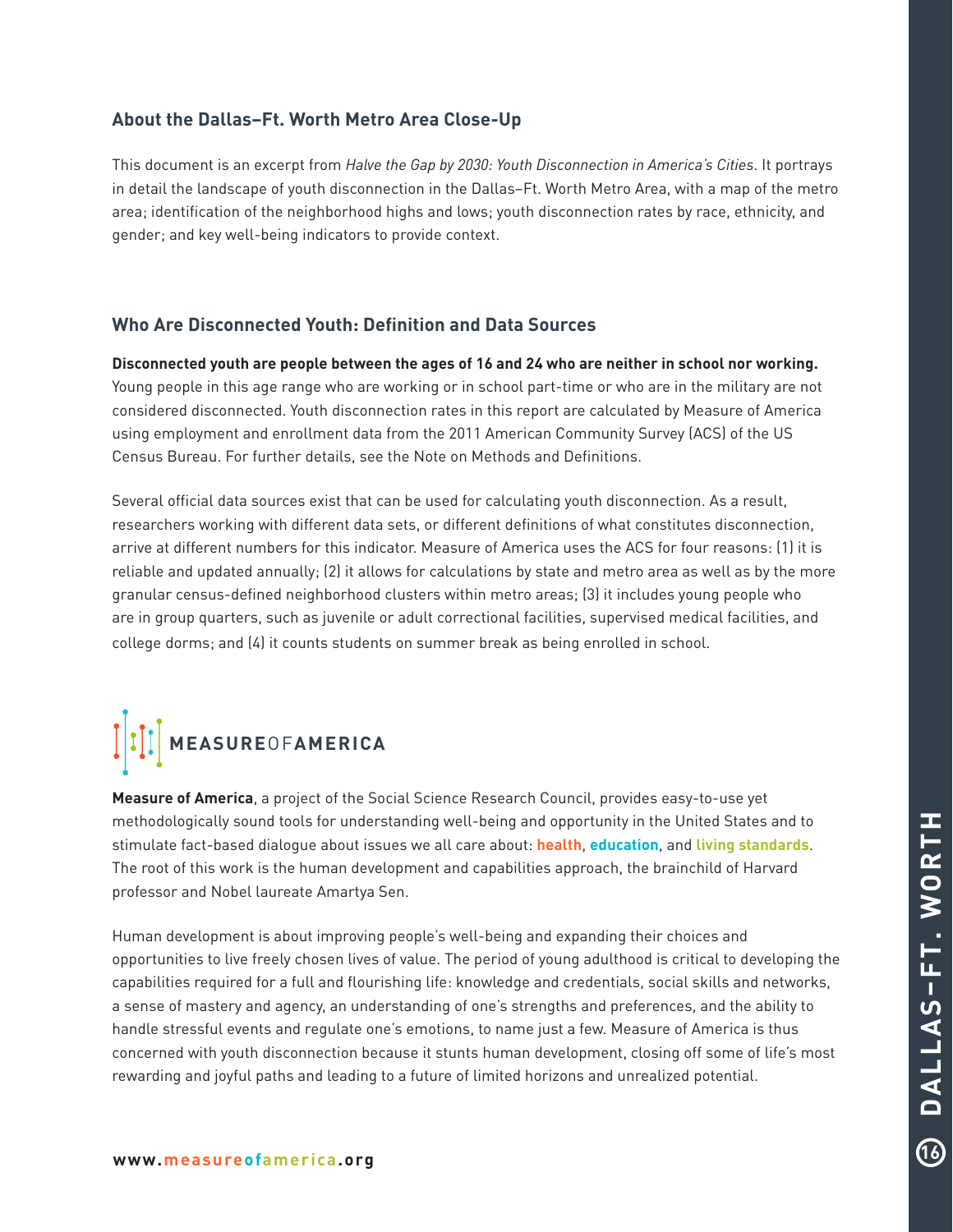### **KEY WELL-BEING INDICATORS**

**HD Index:** 5.18 out of 10 **HD Index ranking:** 16th out of 24 **Total population:** 6,569,112 **Adult unemployment rate:** 7.0% **Adults with at least bachelor's degree:** 31.4% **Poverty rate:** 15.8% **Youth unemployment rate (ages 16–24):** 19.5% **School enrollment rate (ages 16–24):** 59.8% Sources: *Measure of America 2013-2014* and U.S. Census Bureau, 2011.

The **Dallas–Fort Worth metro area** is comprised of thirteen Texas counties—Collin, Dallas, Denton, Ellis, Hood, Hunt, Johnson, Kaufman, Parker, Rockwall, Somervell, Tarrant, and Wise. The youth disconnection rate in greater Dallas is 14.9 percent; approximately 128,000 teens and young adults there are not working or in school. Dallas trails Houston, but performs slighty better than San Antonio.

### **Youth Disconnection by Race and Ethnicity**

White youth experience the lowest rate of youth disconnection, 12.4 percent, followed by Latinos (17.6 percent), and then African Americans (19.3 percent). Latinos and African Americans in Dallas–Fort Worth experience youth disconnection rates below the national averages for those groups, but white young people in Dallas are slightly more likely to be disconnected than their counterparts elsewhere. The gap between the most and least connected racial and ethnic group is 6.9 percentage points.

Dallas is one of ten metro areas among the twenty-five most populous where whites do not make up the majority of residents. The proportion of Latinos in the city is almost double the national average. Dallas is home to too few Asian American young people to calculate a youth disconnection rate for that group.

## **How Do Racial and Ethnic Groups Compare to Each Other and to Their National Counterparts?**